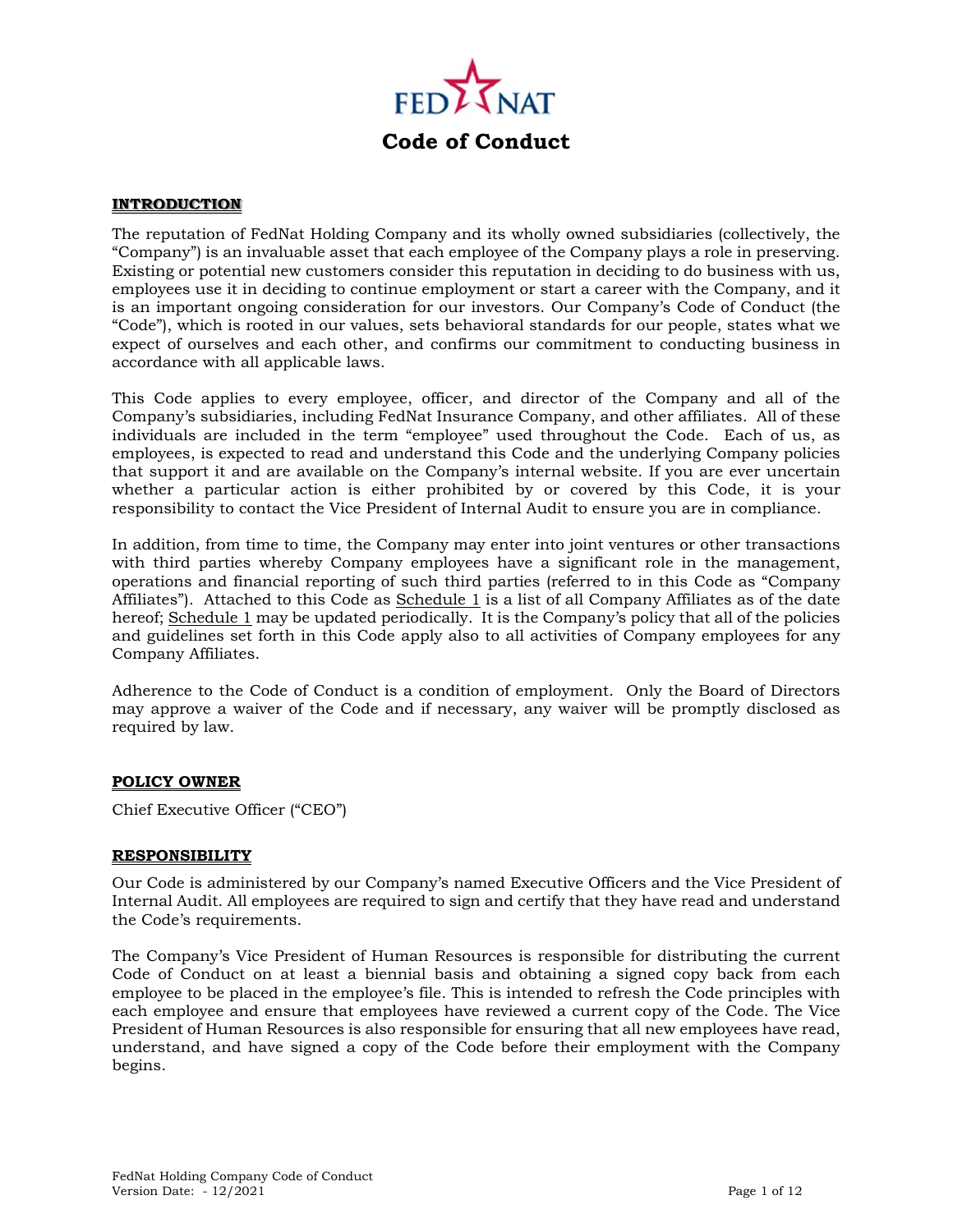

Each of us bears responsibility under this Code for speaking up if we suspect a possible Code violation. Employees must promptly report any possible violations of the Code to the Company's Vice President of Internal Audit or a named Executive Officer. If a potential violation involves an accounting or financial reporting issue, the violations should be reported to the Company's Audit Committee following the process included in the Whistleblower Policy available on the Company's internal website. Additionally, all executives and senior officers must notify either the Vice President of Internal Audit or a named Executive Officer and the Audit Committee of any known violation of the Company's Code of Conduct. This includes any actual or apparent conflicts of interest between personal and professional relationships involving management or other employees who have a significant role in the Company's financial reporting or internal controls.

#### **Commitment to Non-Retaliation**

Retaliation is a violation of this Code. We will not tolerate retaliation against any employee who speaks up in good faith to raise a concern, reports a known or suspected Code violation, or participates in an investigation of a possible Code violation. "Good faith" means you have provided all the information you have and believe it to be true.

#### **Responding to Code Violations**

We will investigate promptly any concern raised under our Code. We will act swiftly if we find our Code has been violated. In addition to stopping and correcting any improper conduct, we will take appropriate disciplinary measures against any employee who violates our Code, up to and including termination of the person's employment. In appropriate cases, we also will protect our business and our people through legal proceedings and/or referrals to law enforcement. Appropriate action, including termination of a business relationship, referral for criminal prosecution or civil proceedings, may be initiated against vendors, claimants, agents or other third parties who participate in a violation of any provision of this Code.

In the event of violations of the Code by members of the Board of Directors or named Executive Officers of the Company, the Board of Directors will determine, or designate persons to determine, appropriate actions to be taken. Named Executive Officers will determine, or designate persons to determine, appropriate actions to be taken in the event of violations of the Code of Conduct by any other employee of the Company.

#### **RESPECT**

#### **Diversity and Non-Discrimination**

We value the diversity of our employees. We are expected to treat each other with respect and dignity and to provide a work environment free from intimidation and harassment. Harassment is any form of inappropriate conduct toward another person that has the purpose or effect of creating an intimidating, hostile, or offensive work environment. This includes physical actions and both verbal and written remarks, whether done by an employee or a non-employee.

We are committed to equal opportunity for all qualified people. Discrimination against any employee or applicant for employment is prohibited by law and by policy. Any employment decisions should not consider any individual's race, color, sex, sexual orientation, gender identity, religion, national origin, age, marital status, physical disability, veteran status, or these characteristics in an individual's relatives, friends or acquaintances.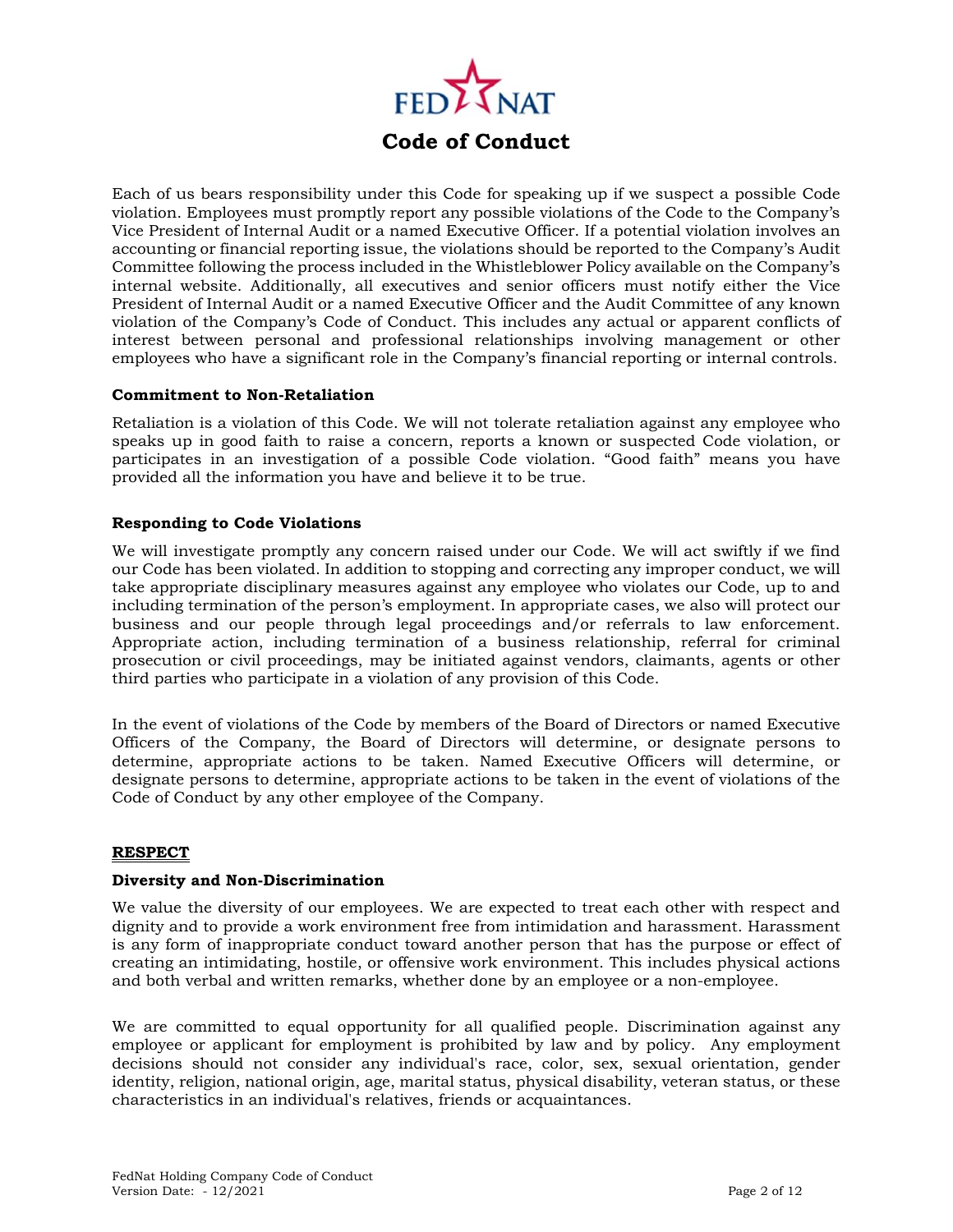

#### **Health and Safety**

We are committed to maintaining a safe and healthy workplace. To do so, we must follow safe working procedures at all times and actively work to prevent accidents. If you are aware of unsafe working conditions or have a safety concern, report it immediately to the Human Resources Department.

#### **Workplace Violence**

As part of our commitment to health and safety, we also expect our employees to foster an environment free of violence. The Company does not tolerate violent behavior or threats of violence, even if made jokingly. Immediately report acts or threats of violence in our workplace to the Human Resources Department. If you feel that you or another person is in immediate danger, call 911.

#### **Drugs and Alcohol**

We must foster a work environment free of drugs and alcohol, as these substances hinder judgment, compromise physical abilities, and imperil the health and safety of the person using the substance and all others in proximity.

#### **Protection and Proper Use of Company Property**

We must treat our Company's assets, which have been gained through the hard work of many individuals over the years, with respect and care, and ensure their efficient use. Theft, carelessness and waste have a direct impact on the Company's profitability. All Company assets should be used for legitimate business purposes. Company equipment should not be used for non-Company business, although incidental personal use may be permitted in some circumstances.

Employees should not requisition Company property, funds or personnel or use Company time, facilities or equipment for personal use without proper authorization. Our shareholders and the public are entitled to rely upon the assurance that the Company assets and the skills of its personnel are not being used for the personal benefit of any executive or other employee. Any exceptions must be properly authorized with appropriate provision being made for reimbursement to the Company.

#### **Customer Privacy**

The trust of our customers is our Company's most valuable asset. We safeguard that trust by keeping non-public personal information about customers in a secure environment and using that information in accordance with our Privacy Policy. Employees are responsible for safeguarding the privacy, confidentiality and security of customer data entrusted to the Company. This means that customer records and information must remain secure and confidential and employees should protect against unauthorized access to or use of such information that could result in substantial harm or inconvenience to any insured.

#### **Confidential and Proprietary Information**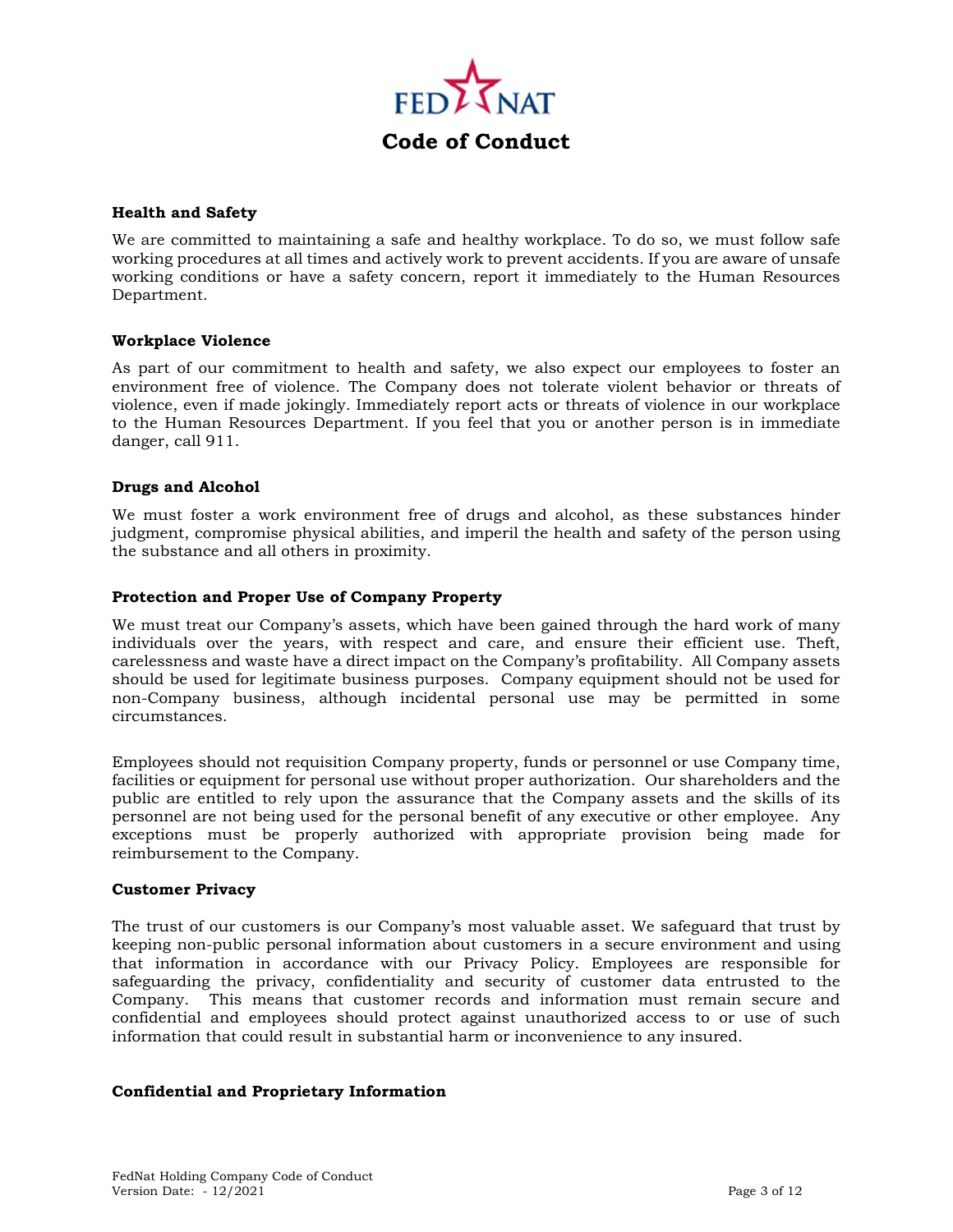

We have a duty to protect confidential and proprietary information, such as financial data and internal procedures regarding the way we do business. Employees should maintain the confidentiality of information available to them through the Company or an insured, except when the Company authorizes disclosure or it is legally mandated. This includes disclosures to the public via Internet forums or other means of electronic communication, including social media, "chat rooms", "blogs", personal Web pages, or electronic bulletin boards. Employees should review the Company's Social Networking Policy found within the Employee Handbook for more guidance on the use of social media.

Confidential information should not be used for personal advantage. Confidential information includes all financial and other records and non-public information about the Company and its insured's that, if disclosed, might be of use to competitors, or harmful to the Company or its insureds.

Information about the Company, unless previously released to the public, is considered private and confidential. All manuals, procedures, reports, papers, or other documents relating to the business of the Company, obtained while employed by the Company, are the Company's property and must be returned at the Company's request, and in any event on termination of employment.

#### **FAIRNESS**

#### **Conflict of Interest**

We must act fairly in everything we do. Our obligation to conduct business in a fair manner means we must avoid actual or apparent conflict of interest. A "conflict of interest" occurs when an individual's private interest interferes in any way, or even appears to interfere, with the interests of the Company. A conflict situation can arise when an employee takes actions or has interests that may make it difficult to perform his or her work for the Company objectively and effectively. Conflicts of interest also arise when an employee or a member of his or her family, receives improper personal benefits because of his or her position in or with the Company. Any employee who becomes aware of a conflict or potential conflict of interest or any material transaction or relationship that reasonably could be expected to give rise to a conflict of interest should bring it to the attention of the Company's Vice President of Internal Audit or a named Executive Officer.

The rules applicable to the most common conflict of interest situations follow.

#### **Suppliers**

Employees and members of their immediate families must not have any financial interest, direct or indirect, in any of the Company's suppliers. "Supplier" means anyone supplying (or anyone who is seeking to supply) goods, supplies, equipment or services to the Company. However, the ownership of a small minority stock interest in a publicly owned company whose shares are traded through normal markets is not considered in the ordinary case as giving rise to a conflict of interest.

#### **Gifts and Gratuities**

Employees and members of their immediate families must not request or accept gifts, gift certificates, discounts, gratuities, or any other item of value (including services) of any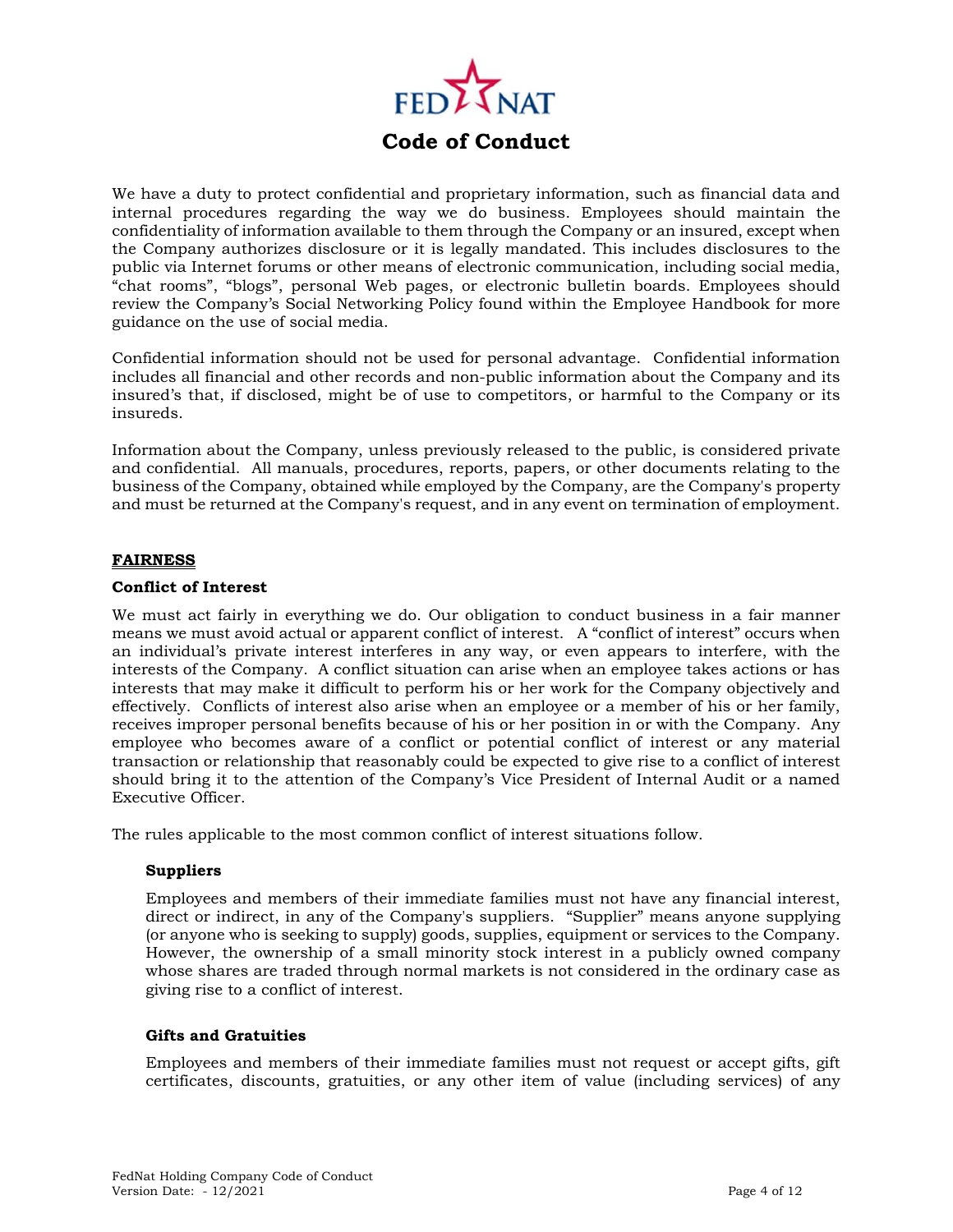

nature from the Company's suppliers unless approved by a named Executive Officer who has determined in advance that there will be no conflict of interest involved.

Additionally, you may only give a business related gift of greater than nominal value to an existing or potential vendor, agent, or business partner if you have received approval in advance from a named Executive Officer.

There is a conflict of interest only when favors, gifts, etc., become more than nominal and casual within the framework of an individual's business activities. Invitations to lunch, dinner, or other such minor favors that are normal and have no special significance attached to them are not considered as giving rise to any conflict of interest. You do not need to obtain prior approval for these situations. Examples of these types of gifts include outside parties providing food for departmental staff or the office, taking staff level employees out to lunch, or taking managers out to dinner.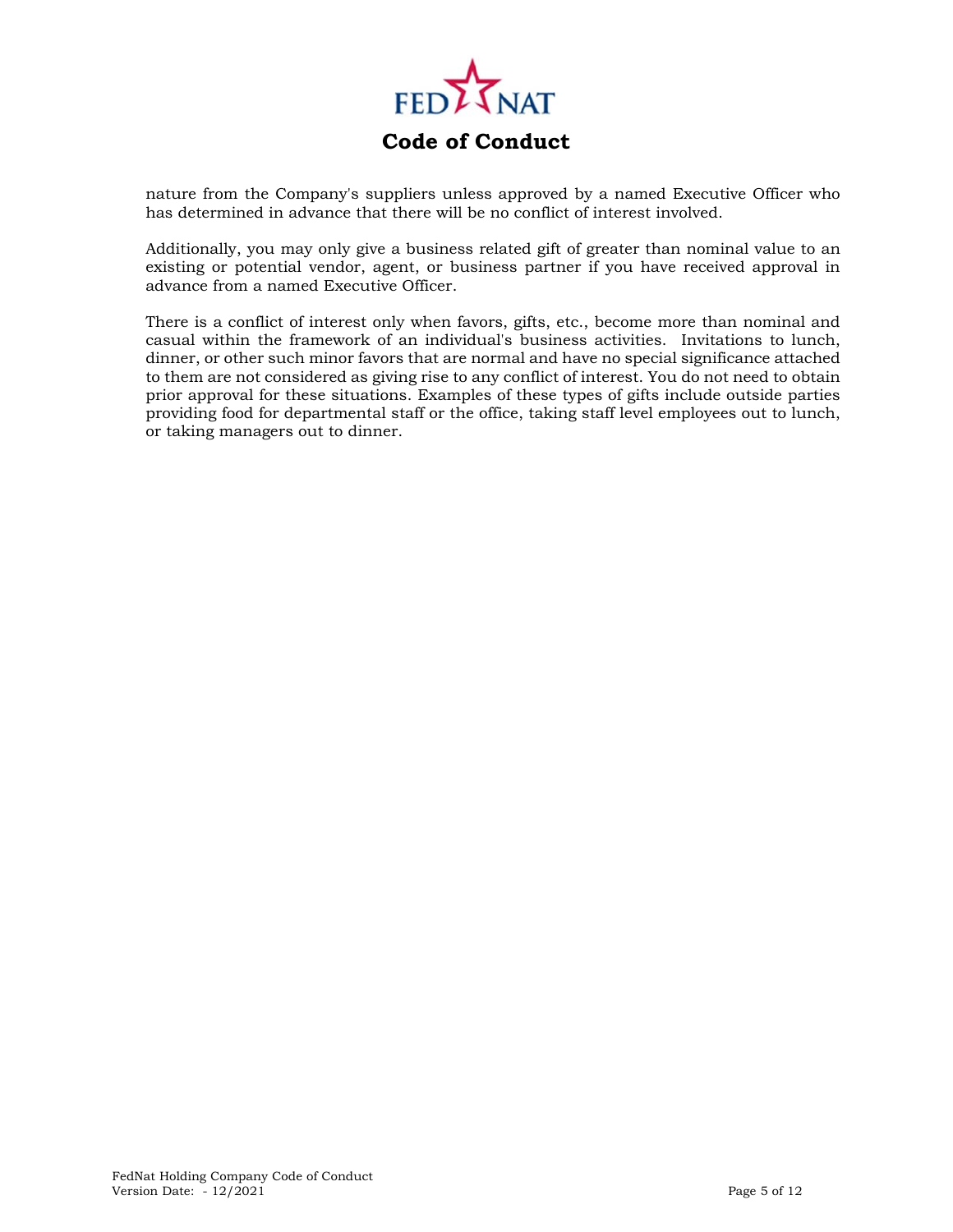

# **Code of Conduct**

#### **Business Opportunities**

Employees and members of their immediate household and family are not allowed to receive advantageous pricing, financial arrangements, commissions, or other business opportunities from any business partner, policyholder, vendor or supplier of the Company.

Employees, officers and directors of the Company are prohibited from:

- Taking opportunities for themselves that are discovered through the use of the Company's property, information or position, without the consent of a majority of the disinterested members of the Board of Directors;
- Using the Company's property, information or position for improper personal gain; or,
- Competing with the Company directly or indirectly.

Employees owe a duty to the Company to advance its legitimate interests when the opportunity to do so arises.

#### **Outside Positions**

Employees must disclose if a member of their immediate family or household holds a position that can influence decisions at or interacts with individuals in authority at a company that directly competes with or does business with the Company. In addition, employees must disclose if they serve as a director, trustee, officer, or similar position (paid or otherwise) of any business, other than with the Company or one of its subsidiaries. The disclosure requirement does not apply to educational, charitable, religious, public, political, or social organizations or to residential boards if activities are not in conflict with the Company's interests.

#### **Family Members Providing Service to the Company**

Employees must disclose to the Company's Vice President of Internal Audit or a named Executive Officer all instances in which they seek to hire or engage a family member or a family member's firm to provide goods or services to the Company.

The Company has a policy that any transactions between the Company and executive officers, directors, principal shareholders or their affiliates take place on an arms-length basis and require the approval of a majority of our independent directors.

#### **Fraternization**

Employees are encouraged to develop good working relationships and share a spirit of teamwork and camaraderie. The Company strongly discourages close personal, romantic or sexual relationships between a manager or other supervisory employee and their direct and indirect reports. Such relationships tend to create compromising conflicts of interest or the appearance of such conflicts leading to unforeseen complications. In addition, such close personal relationships may give rise to the perception by others that there is favoritism or bias in employment decisions affecting the employee. Given the uneven balance of power within such relationships, consent by the employee is suspect and may be viewed by others or, at a later date, by the employee as having been given as the result of coercion or intimidation. The atmosphere created by such appearances of bias, favoritism, intimidation, coercion or exploitation undermines the spirit of trust and mutual respect that is essential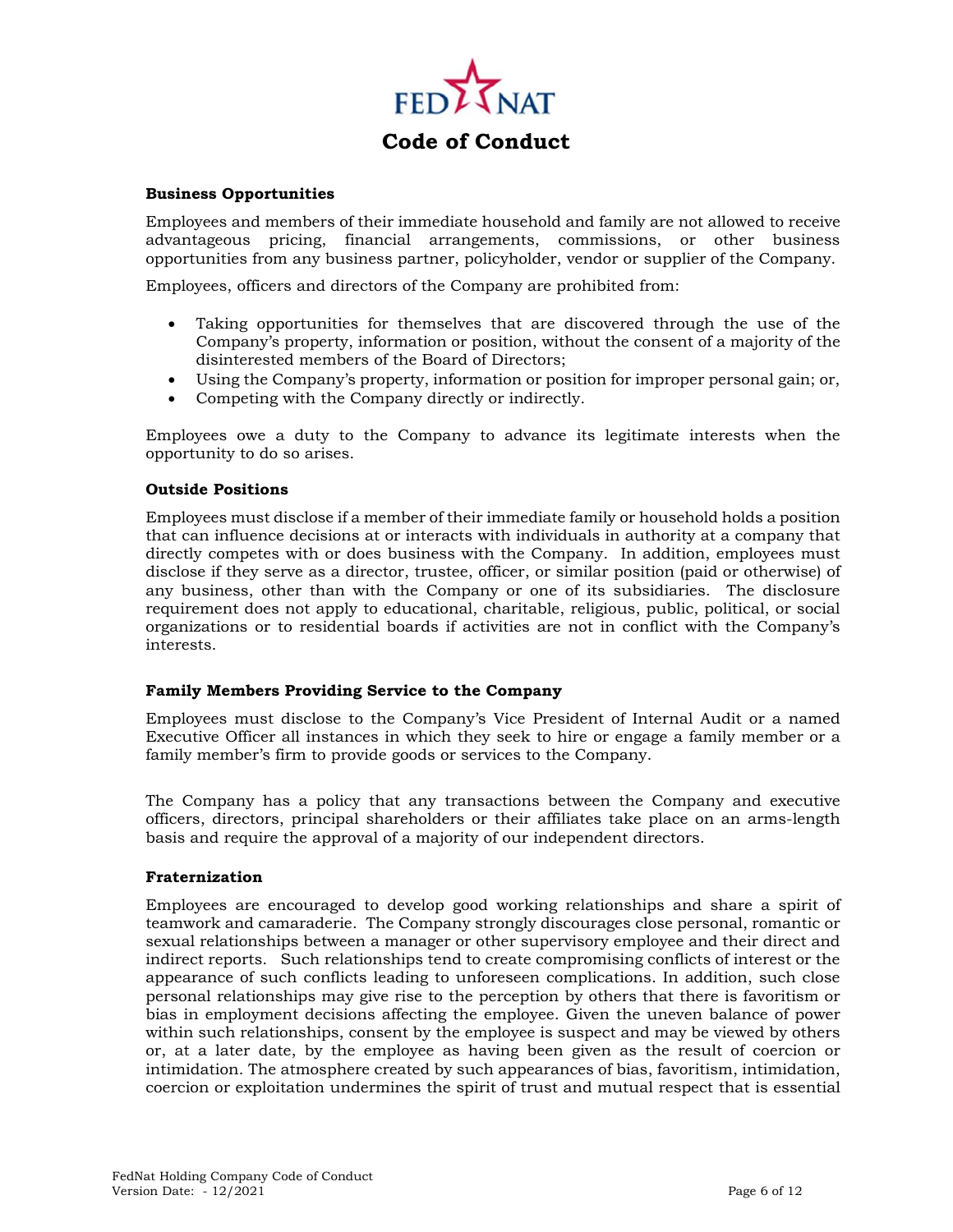

to a healthy work environment. If there is such a relationship, employees should be aware that one or both may be moved to a different department, or other actions may be taken.

Employees of the Company who enter into a consensual relationship that is romantic or sexual in nature with an employee who is a direct or in-direct report or if one of the employees is in a supervisory capacity in the same department in which the other employee works, the employees must notify the human resource manager or vice president and their department head. Due to potential issues regarding quid pro quo or hostile work environment harassment, the Company has made reporting mandatory.

Employees with access to private personal and confidential information about other employees, employees who are in non-direct supervisory or non-management positions but who are in positions to recommend or make determinations about an employee's work or performance and or effect an employee's compensation direct or indirectly (having influence over the employee's supervisor), should refrain from entering into a close personal relationship that is romantic or sexual in nature.

Once a relationship is made known to the company human resources will review the situation with the most senior management of the affected departments in light of all the facts (reporting relationship between the employees, effect on co-workers, job titles of the employees, etc.) and will determine whether one or both employees need to be moved to another position or department. If it is determined that an employee must be moved, and there are positions in other departments available for both, the employees may decide who will be the one to apply for a new position. If the employees cannot amicably come to a decision, or the employee is not chosen for the position to which he or she applied, the employees will contact human resources, which will decide which employee should be moved. That decision will be based on which move will be least disruptive to the organization as a whole. If it is determined that one or both parties must be moved, but no other positions are available for either employee, the employees will be given the option of severing their relationship or resigning.

#### **Competition and Fair Dealing**

Anti-trust laws are designed to preserve a level playing field for businesses by prohibiting any practice or agreement with a customer, competitor, or anyone else that restricts competition and restrains trade. Each employee must make business decisions using independent judgment and avoid even the appearance of agreeing with a competitor to limit the way we compete with one another. For this reason, contact with competitors must be kept to a minimum.

#### **Fair Purchasing**

All of our Company's purchases are made on the basis of quality, suitability, service, price and efficiency. Our Purchasing Policy and Procurement Guidelines, which are located on the Company's internal website, include guidance on how we should conduct all purchasing activities. All contracts and agreements entered into by the Company must comply with applicable laws and regulations.

#### **HONESTY AND INTEGRITY**

#### **Business Ethics and Compliance with the Law**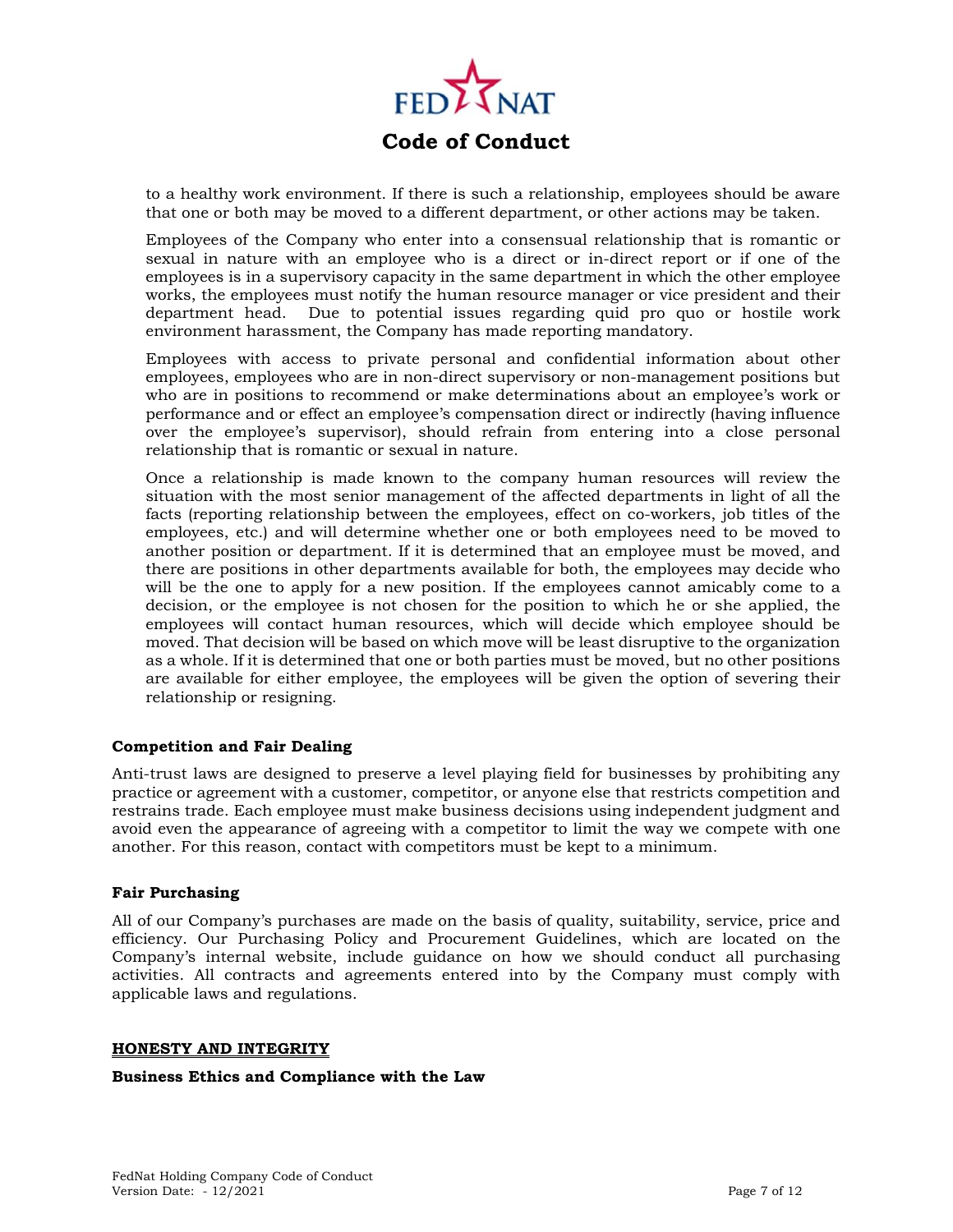

The Company's employees should act ethically and in good faith, with honesty and integrity, when acting on behalf of the Company or in connection with the Company's business or operations.

Employees of the Company must respect and obey the laws of the jurisdictions in which the Company operates. The Company has an Insider Trading Policy, available on the Company internal website, that addresses federal securities laws and trading in the Company's securities, which employees should review. Any employee who is unsure about any aspect of these laws should seek advice from officers, supervisors, managers or other appropriate personnel.

It is the policy of the Company to comply with the letter and spirit of all applicable laws. All of our relationships with governmental and community officials must be conducted in strict observance of applicable laws. Not only should there be no violation of law, but conduct, which could be embarrassing to the Company, if it should be brought to public attention, must also be avoided.

#### **Books and Records**

Information is one of our Company's most valuable assets. Our records are used to advise our shareholders about our financial results, to make required legal filings, and to make business decisions on a day-to-day basis. As a result, we must ensure the following:

#### **Accuracy and Completeness**

Employees must ensure that the accounting and financial records of the Company meet the highest standards of accuracy and completeness.

#### **Financial Statements and Accounts**

Employees who are involved in the preparation of reports and documents that the Company files with or submits to the Securities and Exchange Commission or that are otherwise public communications have a responsibility to promote full, fair, accurate, timely and understandable disclosure.

#### **Retention of Documents**

Employees must retain all documents (including computer records) in their custody or control that relate to any imminent or ongoing investigation, lawsuit, audit or examination involving the Company.

#### **Inside Information**

We have a commitment to our stakeholders to comply with applicable securities laws and regulations. As such, the Company's Insider Trading policy, which can be found on the Company's internal website, does not allow employees to use for personal advantage, or enable others to use, information that employees acquire during the course of their employment with the Company that has not been publicly disclosed ("Inside Information"). For example:

- the operating or financial results of the Company or any of its subsidiaries;
- the Company's negotiations or agreement for a significant acquisition or sale or other transaction;
- development of new products, services, or markets;
- an increase or decrease in dividends;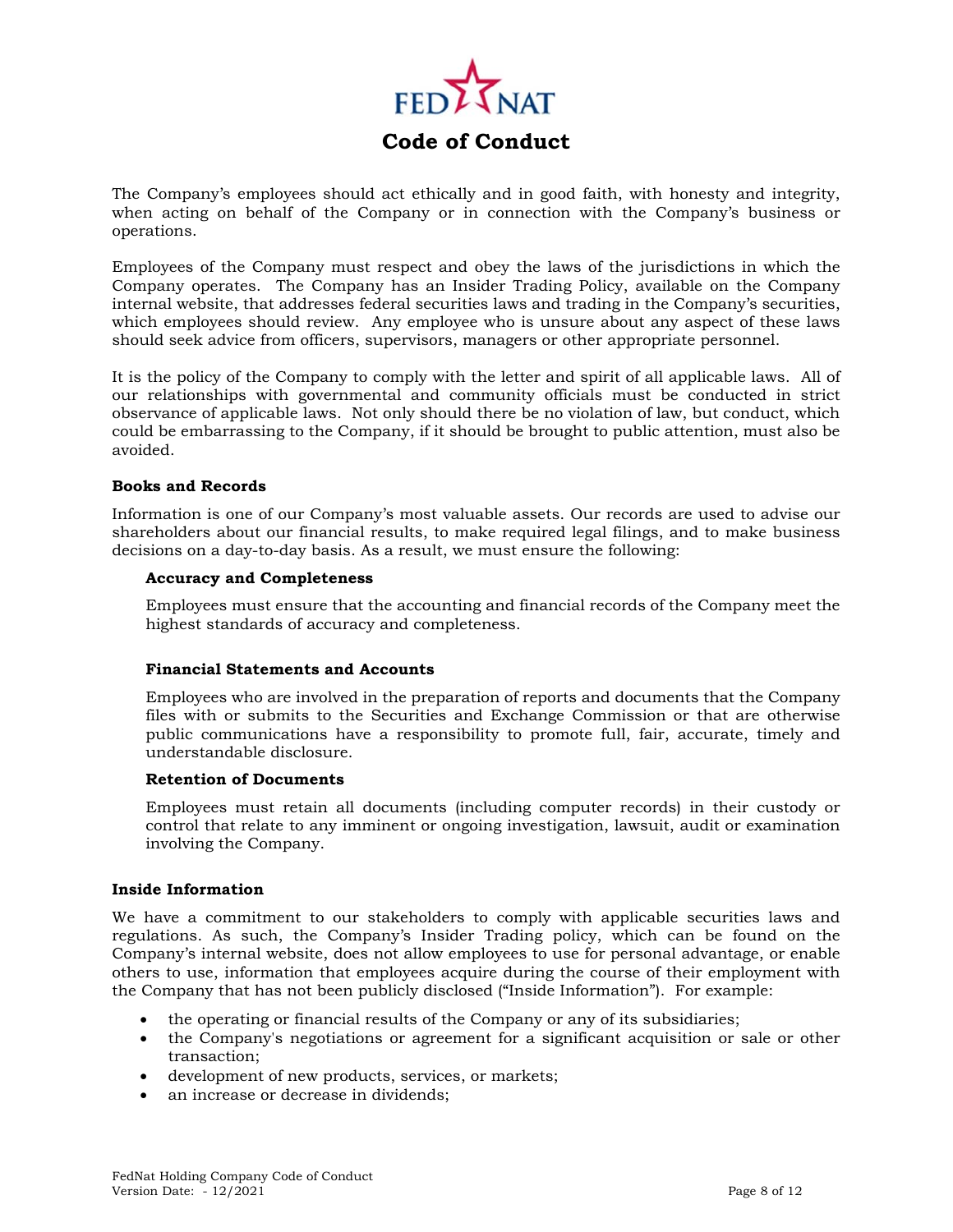

- a stock split or a purchase by the Company of its securities; or
- significant management changes.

Trading in Company stock or in the stock of any other corporation on the basis of material Inside Information, by an employee or by others who have acquired Inside information from an employee, in addition to raising obvious ethical considerations, subjects the user to civil and criminal charges and exposes the Company to embarrassment and potential liability. Therefore, employees must not use Inside Information for personal gain or disclosing Inside information to outsiders, either intentionally or inadvertently, under any circumstances, whether during business hours or at informal after-hours discussions. The failure of an employee to follow the Company's policy on the use and sharing of Inside Information could result in the disciplinary action up to and including termination.

Information stops being Inside Information when it has been effectively disclosed to the public by, for example, a press release, a newspaper article, or a filing with the Securities and Exchange Commission, followed by a reasonable waiting period for the information to be understood by the marketplace.

#### **Communicating Openly and Honestly**

Each employee should attempt to deal fairly with the Company's insureds, agents, business partners, competitors, and employees. An employee should not take unfair advantage of anyone through manipulation, concealment, abuse of privileged information, misrepresentation of material facts or any other unfair-dealing practice in connection with the Company's business. You may not make any knowingly false, misleading, inaccurate, or unsubstantiated statement about the products or services of a competitor, agent, supplier, customer, or other third party. Additionally, only authorized employees can make public announcements on behalf of the Company to the media, external groups, or within social media channels.

#### **Political Activities**

Employees are encouraged to participate in political activities and in the political process; however, care should be taken to ensure that the Company is not associated with individual employee activities. Your contributions to a candidate for elective office or a political party must not be, or appear to be, reimbursed using Company's funds or assets.

Employees may not use their position to coerce or pressure other employees to make contributions or support candidates or political causes.

#### **Money Laundering Prevention**

Each employee must actively guard against the use of the Company's products and services for purposes of money laundering or for the financing of terrorism or other criminal activity.

#### **Cooperating with Investigations, Examinations, and Audits**

You may be asked by a Company supervisor, manager, or executive to participate in an internal or external investigation, audit or examination. If you are asked to participate in such a matter, it is your responsibility to cooperate fully, follow applicable procedures for communicating externally as provided by a Company supervisor, manager or executive, and respect requested confidentiality.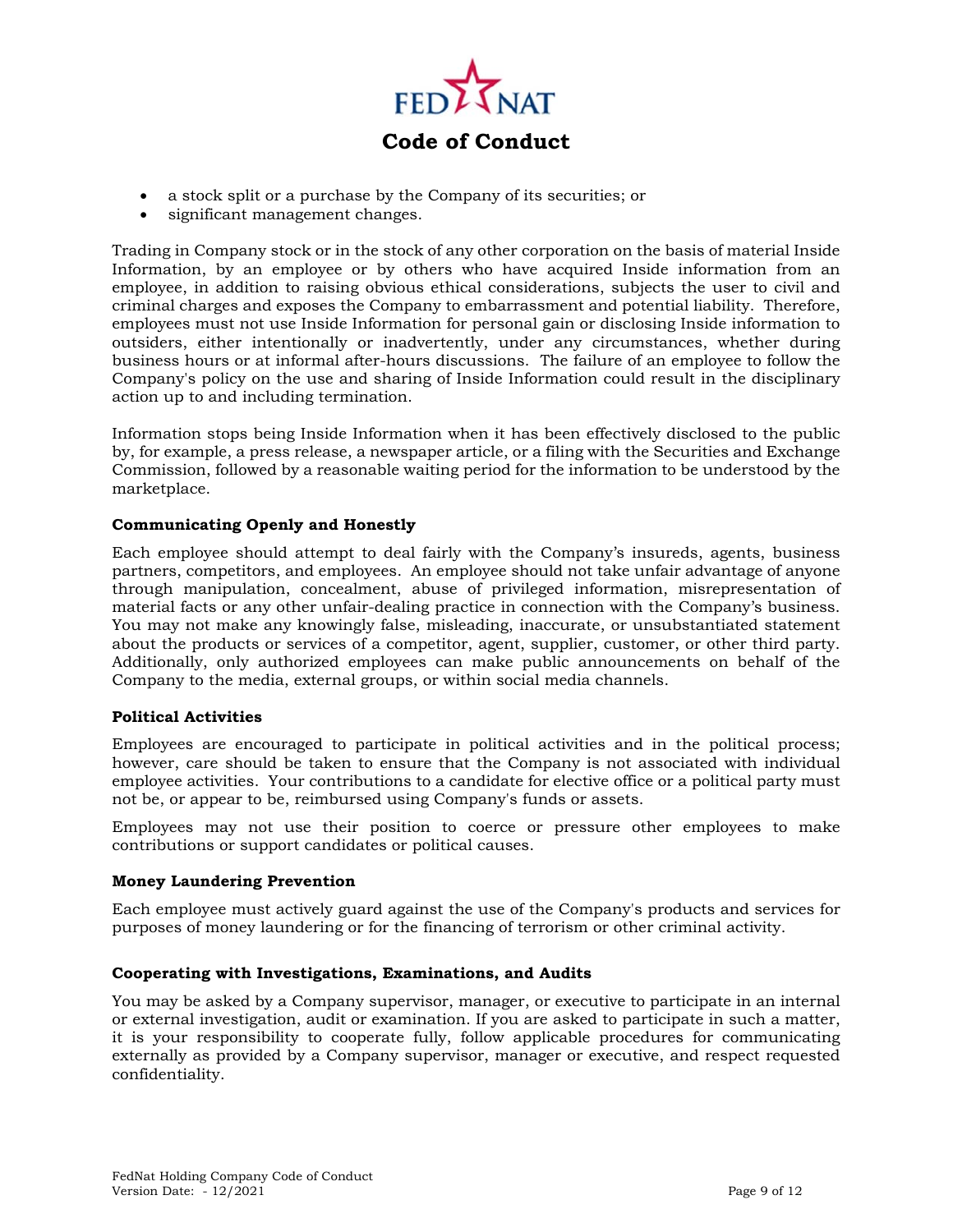

#### **DISCIPLINARY ACTION**

Those who violate the standards in this Code or any applicable law or regulation, will be subject to disciplinary action, including dismissal.

#### **RECEIPT AND SIGNING OF DOCUMENT:**

We must all work to ensure prompt and consistent action against violations of this Code. Employees are encouraged to contact the Vice President of Internal Audit or a named Executive Officer or talk to other appropriate personnel about observed illegal or unethical behavior or violations of this Code. If an individual desires, a claim of a possible violation may be made anonymously using the process described in the Whistleblower Policy. Confidentiality will be provided to all individuals in the handling of a potential violation.

Each recipient of this statement shall acknowledge receipt and understanding of, and compliance with, the contents of this statement by dating and signing a copy and returning it promptly to his/her immediate supervisor who will in turn forward it to the Vice President of Human Resources.

#### **[ACKNOWLEDGMENT ON FOLLOWING PAGE]**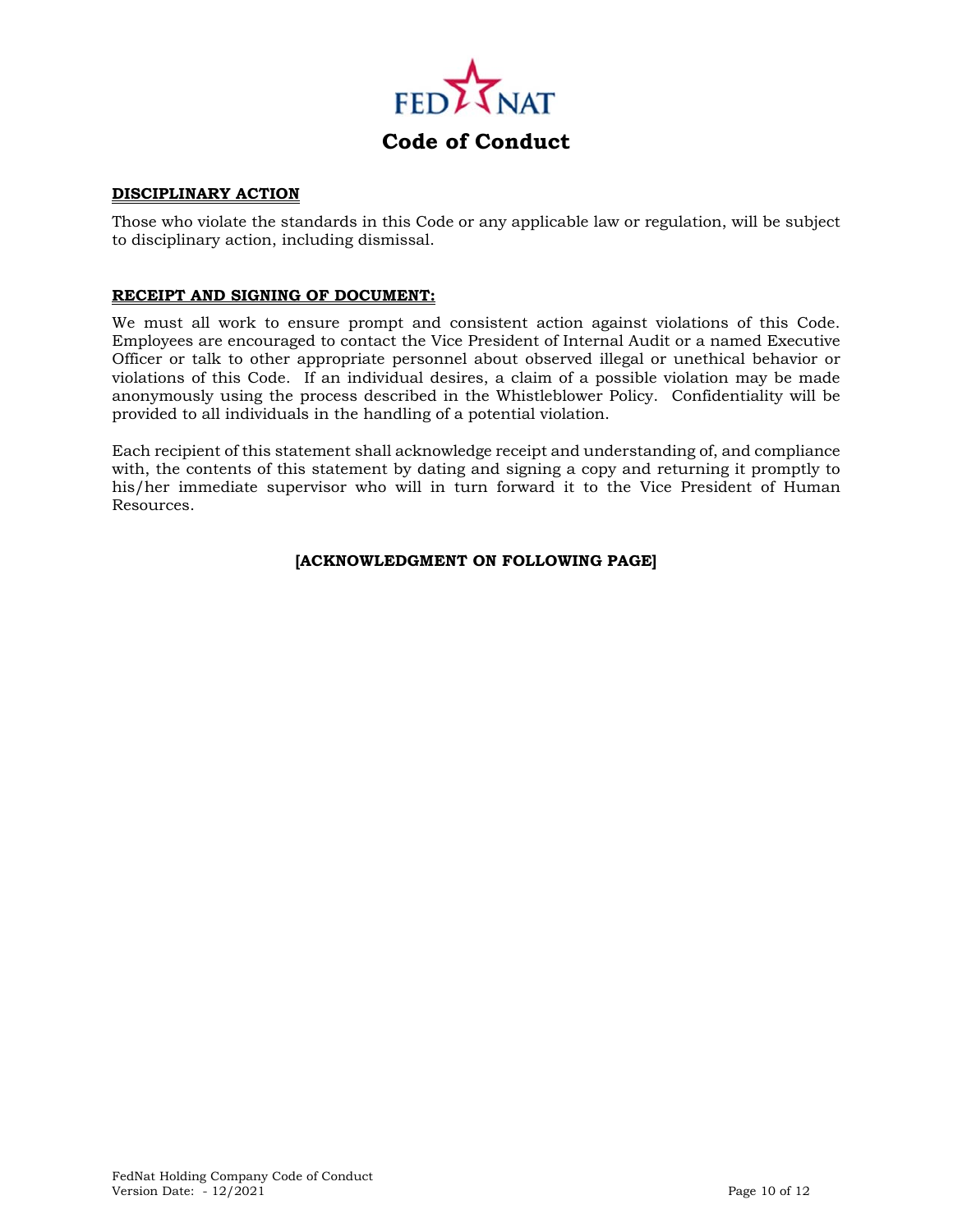

By my signature below, I acknowledge that I have received a copy of FedNat Holding Company's Code of Conduct Policy. I acknowledge that I am expected to have read the Policy and comply with the contents of the Policy. I further acknowledge that I have been given the opportunity to ask any questions I might have regarding the Policy and that this Policy can be updated at any time, for any reason.

Printed Name

Signature Date